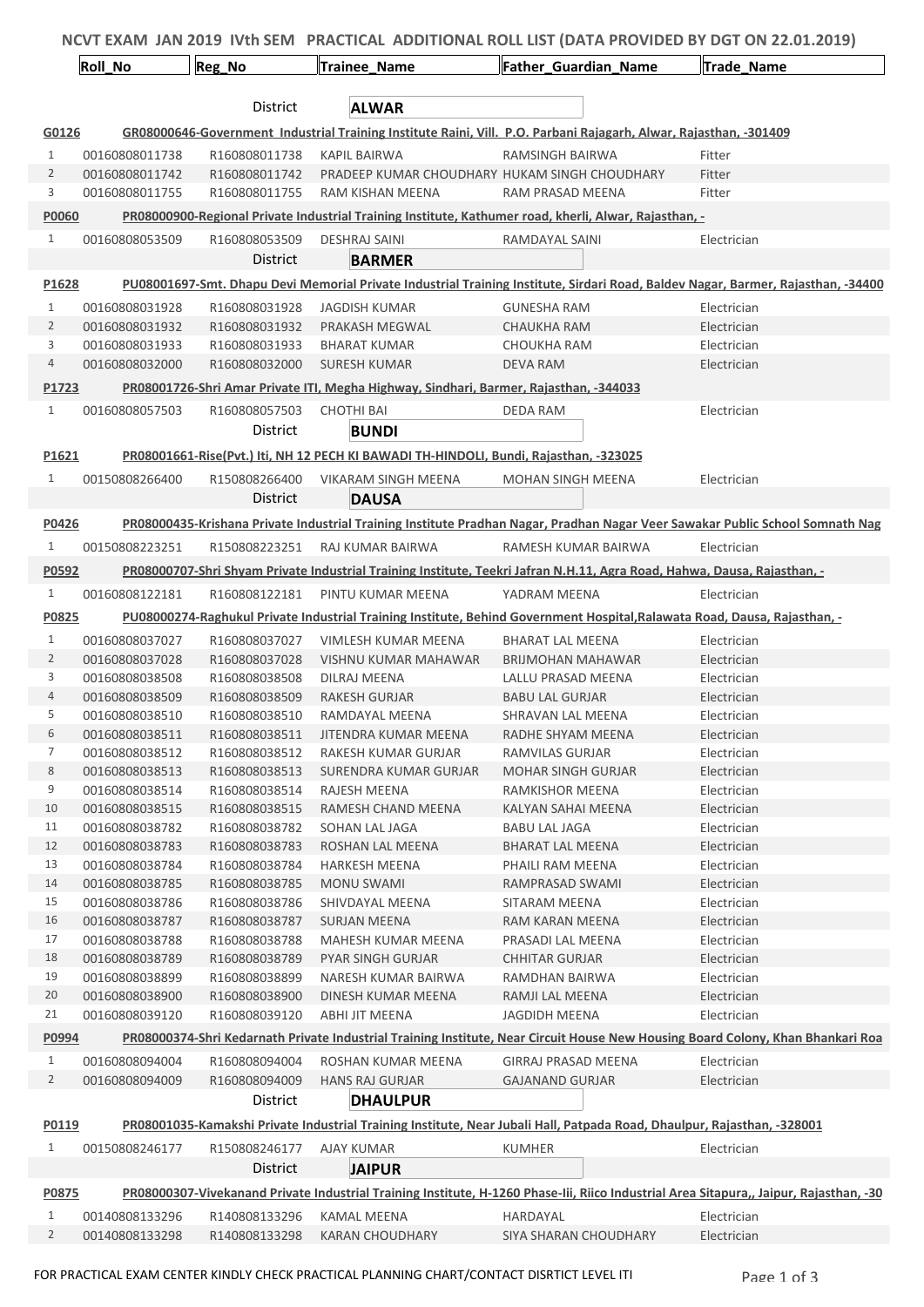| NCVT EXAM JAN 2019 IVth SEM PRACTICAL ADDITIONAL ROLL LIST (DATA PROVIDED BY DGT ON 22.01.2019) |                |                 |                                                                                          |                                                                                                                          |                                                                                                                                      |  |
|-------------------------------------------------------------------------------------------------|----------------|-----------------|------------------------------------------------------------------------------------------|--------------------------------------------------------------------------------------------------------------------------|--------------------------------------------------------------------------------------------------------------------------------------|--|
|                                                                                                 | <b>Roll_No</b> | Reg_No          | <b>Trainee_Name</b>                                                                      | Father_Guardian_Name                                                                                                     | <b>Trade Name</b>                                                                                                                    |  |
| P1145                                                                                           |                |                 |                                                                                          |                                                                                                                          | PR08001470-Rajasthan Private Industrial Training Institute, Nh-8a, Infront Of Police Station, V/P.Chandwaji Tehsil.Amer, Jaipur, Raj |  |
| $\mathbf{1}$                                                                                    | 00160808041533 | R160808041533   | SANWAR MAL ALURIYA                                                                       | KANA RAM ALURIYA                                                                                                         | Electrician                                                                                                                          |  |
| $\overline{2}$                                                                                  | 00160808041550 | R160808041550   | VINOD KUMAR MEENA                                                                        | <b>BABU LAL MEENA</b>                                                                                                    | Electrician                                                                                                                          |  |
| P1500                                                                                           |                |                 |                                                                                          |                                                                                                                          | PR08001523-M L Mittal Private Industrial Training Institute, Dadhich Market, Nayla Road, Heerawala, Th.Bassi, Jaipur, Rajasthan, -3  |  |
| $\mathbf{1}$                                                                                    | 00160808102166 | R160808102166   | JITENDRA KUMAR MEENA                                                                     | <b>GHASI RAM MEENA</b>                                                                                                   | Electrician                                                                                                                          |  |
|                                                                                                 |                | <b>District</b> | <b>JHALAWAR</b>                                                                          |                                                                                                                          |                                                                                                                                      |  |
| P1163                                                                                           |                |                 |                                                                                          | PR08000709-Rathorji Private Industrial Training Institute, A-Baran Road Khanpur, Jhalawar, Rajasthan, -                  |                                                                                                                                      |  |
| $\mathbf{1}$                                                                                    | 00160808051660 | R160808051660   | <b>ASHOK SAHU</b>                                                                        | SHYAM LAL SAHU                                                                                                           | Electrician                                                                                                                          |  |
| $\overline{2}$                                                                                  | 00160808051682 | R160808051682   | YOGENDRA MEENA                                                                           | SAMUDRA LAL MEENA                                                                                                        | Electrician                                                                                                                          |  |
| 3                                                                                               | 00160808051683 | R160808051683   | <b>HARISH MEENA</b>                                                                      | NAND BIHARI MEENA                                                                                                        | Electrician                                                                                                                          |  |
| 4                                                                                               | 00160808109787 | R160808109787   | RAJESH KUMAR MEENA                                                                       | RAM KUNWAR                                                                                                               | Electrician                                                                                                                          |  |
|                                                                                                 |                | <b>District</b> | <b>JHUNJHUNUN</b>                                                                        |                                                                                                                          |                                                                                                                                      |  |
| P1346                                                                                           |                |                 |                                                                                          |                                                                                                                          | PR08000782-Shri Shraddhanath Private Industrial Training Institute, Bhorki Road, Gudha Gorji, Udaipur Wati, Jhunjhunun, Rajastha     |  |
| $\mathbf{1}$                                                                                    | 00160808003405 | R160808003405   | <b>VIJAY SINGH</b>                                                                       | <b>BANWARI LAL</b>                                                                                                       | Electrician                                                                                                                          |  |
|                                                                                                 |                | District        | <b>JODHPUR</b>                                                                           |                                                                                                                          |                                                                                                                                      |  |
| P0901                                                                                           |                |                 |                                                                                          | PR08000315-Tejas Private Industrial Training Institute, Sh. No. 6- Main Jodhpurroad, Bhopalgarh, Jodhpur, Rajasthan, -   |                                                                                                                                      |  |
| 1                                                                                               | 00150808213879 | R150808213879   | DHANNA RAM                                                                               | PARBHU RAM                                                                                                               | Electrician                                                                                                                          |  |
|                                                                                                 |                | District        | <b>KARAULI</b>                                                                           |                                                                                                                          |                                                                                                                                      |  |
| P0664                                                                                           |                |                 | PR08000922-Shubham Private Industrial Training Institute, Karauli, Karauli, Rajasthan, - |                                                                                                                          |                                                                                                                                      |  |
| 1                                                                                               | 00160808019473 | R160808019473   | <b>SAHAB SINGH</b>                                                                       | PHATEH SINGH                                                                                                             | Electrician                                                                                                                          |  |
| 2                                                                                               | 00160808059149 | R160808059149   | ASHA MEENA                                                                               | SHIVRAM MEENA                                                                                                            | Electrician                                                                                                                          |  |
| P1187                                                                                           |                |                 |                                                                                          | PR08000498-Eklavya Private Industrial Training Institute, Karauli, Near Riico Area, Karauli, Karauli, Rajasthan, -322241 |                                                                                                                                      |  |
| $\mathbf{1}$                                                                                    |                |                 |                                                                                          |                                                                                                                          |                                                                                                                                      |  |
|                                                                                                 | 00150808199562 | R150808199562   | RAMKUMAR GURJAR                                                                          | KAILA PRASAD GURJAR                                                                                                      | Electrician                                                                                                                          |  |
|                                                                                                 |                | District        | <b>KOTA</b>                                                                              |                                                                                                                          |                                                                                                                                      |  |
| P0475                                                                                           |                |                 |                                                                                          | PR08001055-Adarsh Private Industrial Training Institute, Khatoli Road, VPO Itawa, Kota, Rajasthan, -325004               |                                                                                                                                      |  |
| 1                                                                                               | 00160808033828 | R160808033828   | <b>JAGMOHAN DHAKAD</b>                                                                   | MAHAVEER DHAKAD                                                                                                          | Electrician                                                                                                                          |  |
| 2                                                                                               | 00160808082372 | R160808082372   | KISHUKANT MINA                                                                           | <b>BRAJMOHAN MINA</b>                                                                                                    | Electrician                                                                                                                          |  |
| 3                                                                                               | 00160808082378 | R160808082378   | RAM NARAYAN MEENA                                                                        | RAM BILAS MEENA                                                                                                          | Electrician                                                                                                                          |  |
| 4                                                                                               | 00160808095808 | R160808095808   | JITANDER KUMAR MEENA                                                                     | RAMGOPAL MEENA                                                                                                           | Electrician                                                                                                                          |  |
| 5                                                                                               | 00160808095815 | R160808095815   | <b>BUDDHI PRAKASH MEENA</b>                                                              | RADHESHYAM MEENA                                                                                                         | Electrician                                                                                                                          |  |
| 6                                                                                               | 00160808095821 | R160808095821   | LEKHRAJ                                                                                  | RAM SHWROOP MEENA                                                                                                        | Electrician                                                                                                                          |  |
| 7                                                                                               | 00160808095836 | R160808095836   | <b>NARENDRA MEENA</b>                                                                    | <b>SHAMBHU DAYAL</b>                                                                                                     | Electrician                                                                                                                          |  |
| P1191                                                                                           |                |                 |                                                                                          |                                                                                                                          | PR08000512-Raja Private Industrial Training Institute, 62 Balaji Awas Devli Arab Road Barkhera Tehsil-Ladpura, Kota, Rajasthan, -    |  |
| $\mathbf{1}$                                                                                    | 00160808061159 | R160808061159   | ANIL REGAR                                                                               | RAM SWAROOP                                                                                                              | Electrician                                                                                                                          |  |
| 2                                                                                               | 00160808061165 | R160808061165   | RAMAN RAWAL                                                                              | SAMPAT RAJ RAWAL                                                                                                         | Electrician                                                                                                                          |  |
| 3                                                                                               | 00160808085385 | R160808085385   | <b>SUNIL KUMAR MEENA</b>                                                                 | <b>BIRADI LAL</b>                                                                                                        | Electrician                                                                                                                          |  |
| P1198                                                                                           |                |                 |                                                                                          | PU08000585-Shiv Sai Private Industrial Training Institute, Near Raipura Circle Devli arab Road, Kota, Rajasthan, -324004 |                                                                                                                                      |  |
| $\mathbf{1}$                                                                                    | 00150808221914 | R150808221914   | RANVEER REGAR                                                                            | <b>GOPAL LAL REGAR</b>                                                                                                   | Electrician                                                                                                                          |  |
|                                                                                                 |                | <b>District</b> | <b>NAGAUR</b>                                                                            |                                                                                                                          |                                                                                                                                      |  |
| P0262                                                                                           |                |                 |                                                                                          |                                                                                                                          | PR08001092-Shri Baldev Ram Mirdha Private Industrial Training Institute Merta City, Infront of Jorapura ki Dhani, Gotan Road, Mer    |  |
| 1                                                                                               | 00160808041512 | R160808041512   | SHARWAN RAM                                                                              | DAYA RAM                                                                                                                 | Electrician                                                                                                                          |  |
| $\overline{2}$                                                                                  | 00160808041518 | R160808041518   | <b>SHARWAN RAM</b>                                                                       | KALU RAM                                                                                                                 | Electrician                                                                                                                          |  |
| 3                                                                                               | 00160808041531 | R160808041531   | <b>SUNIL BAWRI</b>                                                                       | DHARMA RAM                                                                                                               | Electrician                                                                                                                          |  |
| P <sub>1557</sub>                                                                               |                |                 |                                                                                          | PR08000192-Veto Private Industrial Training Institute, Village & Po.Toshina, Didwana, Nagaur, Rajasthan, -               |                                                                                                                                      |  |
| $\mathbf{1}$                                                                                    | 00160808072877 | R160808072877   | <b>SUNIL DAMOR</b>                                                                       | KALLADAOMAR                                                                                                              | Electrician                                                                                                                          |  |
| P1568                                                                                           |                |                 |                                                                                          |                                                                                                                          | PR08000245-P.R.G. Memorial Private Industrial Training Institute, West Side Gate, B.R. Miradha Dharmshala, Fort Road, Nagaur, Na     |  |
| 1                                                                                               | 00140808157133 | R140808157133   | <b>RANVEER SINGH</b>                                                                     | ANADU SINGH                                                                                                              | Electrician                                                                                                                          |  |
| $\overline{2}$                                                                                  | 00160808097730 | R160808097730   | RAMESHWAR LAL MEGHWAL                                                                    | <b>CHEN RAM MEGHWAL</b>                                                                                                  | Electrician                                                                                                                          |  |
| 3                                                                                               | 00160808098039 | R160808098039   | SHARWAN RAM                                                                              | BABU RAM                                                                                                                 | Electrician                                                                                                                          |  |
| 4                                                                                               | 00160808098097 | R160808098097   | SANDEEP SIYAG                                                                            | <b>MAHESH SIYAG</b>                                                                                                      | Electrician                                                                                                                          |  |
| 5                                                                                               | 00160808098286 | R160808098286   | PANNA RAM                                                                                | CHAINA RAM                                                                                                               | Electrician                                                                                                                          |  |
| 6                                                                                               | 00160808100371 | R160808100371   | <b>BANKA RAM</b>                                                                         | PURKHA RAM BOORIYA                                                                                                       | Electrician                                                                                                                          |  |
| 7                                                                                               | 00160808101103 | R160808101103   | KALU RAM                                                                                 | GHEWAR RAM                                                                                                               | Electrician                                                                                                                          |  |
|                                                                                                 |                | District        | <b>SIKAR</b>                                                                             |                                                                                                                          |                                                                                                                                      |  |